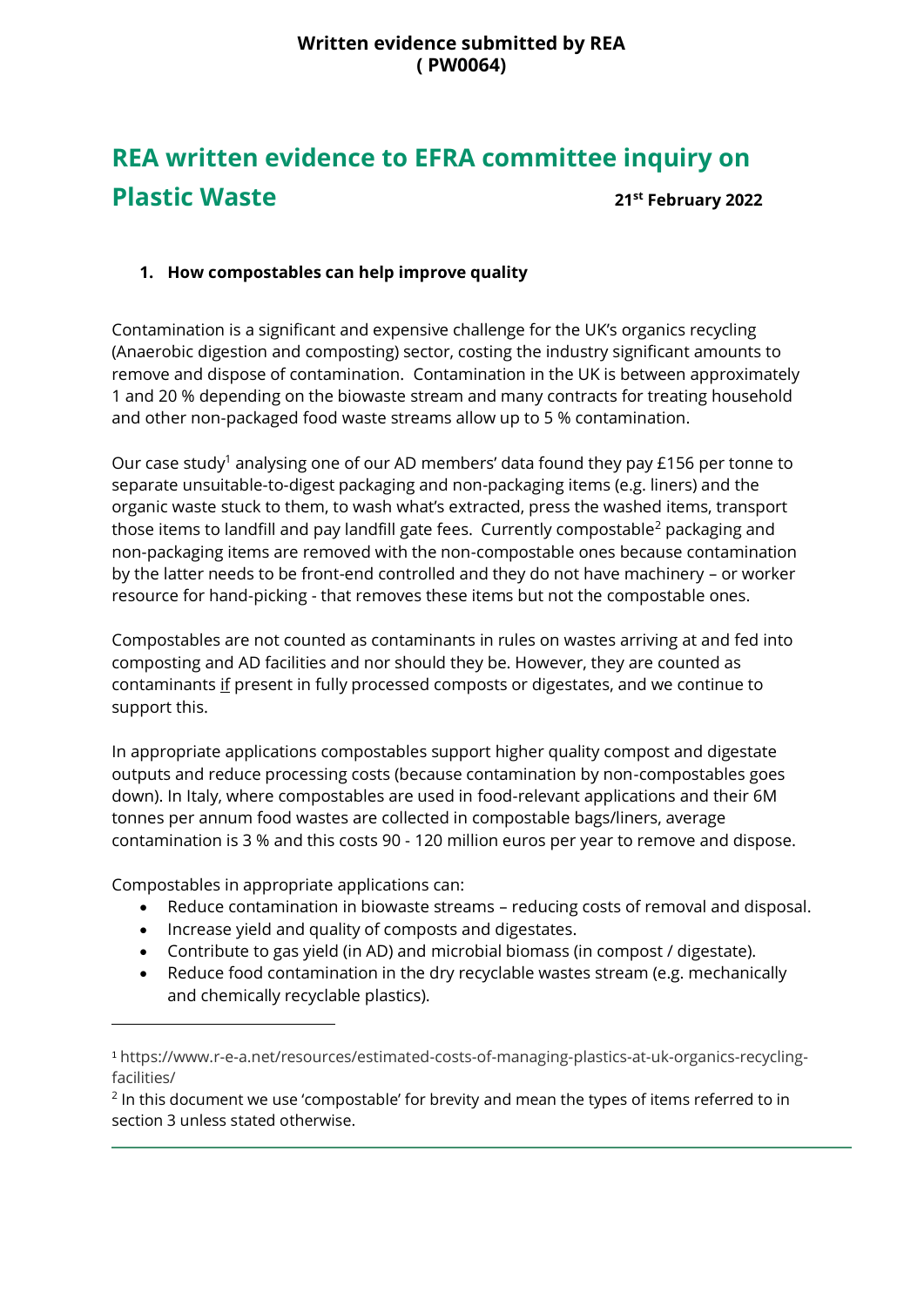Where composts and digestates are applied to soils they contribute to soil health and where those soils are used for cultivating crops, some of the crops and/or crop residues can be used to make raw materials for manufacturing compostable items. The addition of organic matter to soils can deliver many benefits include the amount of carbon that soils store.

# **2. How ready is the organics recycling industry and what needs to be done?**

Compostable packaging & non-packaging products (e.g. respectively carrier bags and liners) can be composted in IVC facilities, or they can be fed into AD plants that are equipped to biodegrade them (either with a pre-treatment step or through the digestion process itself, for example high solids or dry AD systems). Alternatively, they can be removed at the front end of an AD site and sent for composting (if contamination is low enough).

A number of composting sites are successfully treating compostables, particularly in closed loop collections (e.g. from cafes/restaurants). These materials have been shown to break down effectively (see section 5). Contamination by non-compostable items puts some composters off accepting them as it is difficult to differentiate on site. More consistent applications, messaging and labelling for compostables and would help to reduce contamination and enable more facilities to accept compostables.

Many UK food-waste fed AD sites are front-end removing compostables along with contaminants and sending them to EfW or landfill. Some AD sites could install machines (such as autoclaves or grinders) to better enable them to process compostables through their systems. Existing food-waste fed AD plants should be adapted where technically feasible and incentive schemes and machinery grants need to support such adaptations; clear policy is needed to drive this.

Policy also should ensure new food-waste fed AD facilities – and any fed by co-mingled food and garden wastes - are able to biodegrade compostables. Systems that make wastes pumpable to digest them are likely to need more front-end processing capability than is typical currently and a 'back-end' composting phase for dewatered digestate solids. Other systems at the drier end of the AD spectrum are likely to need a 'back-end' composting phase.

The widespread capability to biodegrade compostable items in organic recycling facilities will enable simpler labelling of compostable items, simpler messaging to bin users (compared with the locally variable current situation) and reduce contamination by noncompostable plastics (in garden waste streams and non-packaged and user-unpackaged food waste streams).

## **3. Acceptable standards and need for independent certification**

High percentages of the UK's AD and composting facilities that accept food wastes, and a significant percentage of composting facilities that accept plant/garden wastes, are operated as per End of Waste (EoW) rules. These rules enable waste-derived composts and digestates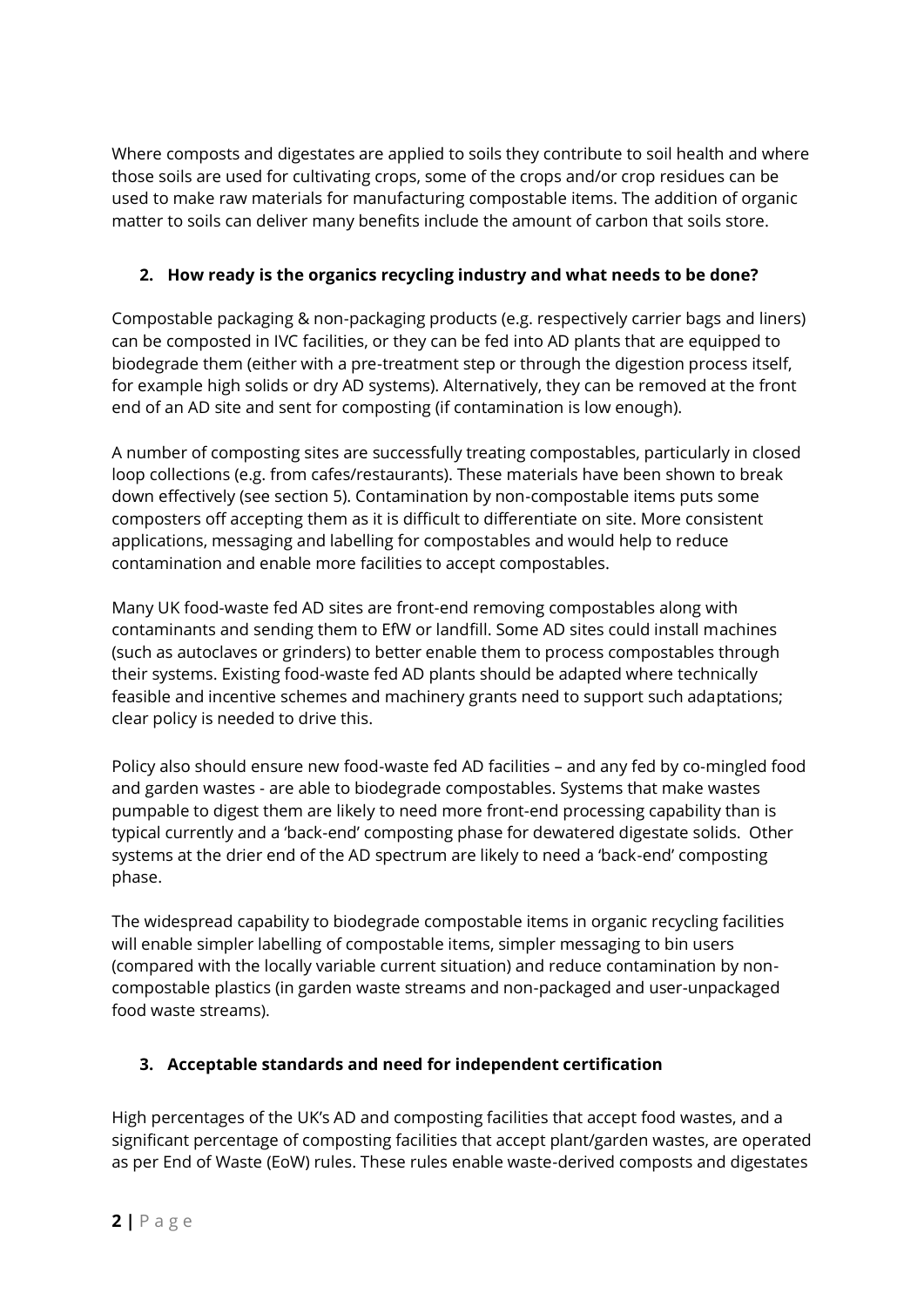to exit waste regulatory controls and thus be traded and used as products in specified markets.

Packaging and non-packaging items fed into facilities managed as per those rules **must be independently certified compliant with a specified standard; BS EN 13432, BS EN 14995 or ASTM D6400**. (The last of these is currently an option under the EoW composting rules and may become an additional option under EoW rules for AD, that are being revised this year).

Independent assessment and certification services are provided by DIN Certco (part of TÜV Rheinland), TÜV Austria, Renewable Energy Assurance Limited, the Biodegradable Products Institute and Cré Ireland. These certifiers' rules require product samples to be tested by independent laboratories. Certified products bear the certifier's certification mark and a certification code.

Thus, composting facilities operated as per EoW rules are allowed to feed in:

- Industrially compostable packaging products independently certified compliant with EN 13432
- Industrially compostable plastic products (likely to be non-packaging items) independently certified compliant with EN 14995 or ASTM D6400
- Industrially digestible-compostable packaging products independently certified compliant with EN 13432
- Industrially digestible-compostable plastic products independently certified compliant with EN 14995

The same is true for AD facilities operated as per EoW rules, with the current exception of products independently certified compliant with ASTM D6400.

There are also standards for home compostable packaging and non-packaging items and certification bodies who independently assess and certify item conformance to one or more of those standards. For brevity we have not included details but refer to home compostable items as HC elsewhere in this document. Industrially compostable items are abbreviated as IC and industrially digestible-compostable items are abbreviated as IDC.

#### **4. Need for further controls on packaging and non-packaging products**

Taking account of regulations, standards, independent certification schemes and the latest September 2021 version of the Green Claims Code, there is inadequate control of packaging and non-packaging products (including plastics) placed on UK national markets with claim they are 'biodegradable'. Numerous of such claims lack information about the natural and or human-controlled environment(s) in which the item is designed to biodegrade and on how to correctly dispose of it. In addition, the product owner's self-assessment of its conformity to a standard that sets pass/fail criteria relevant to the environment in which the item is designed to biodegrade may include errors, e.g not assessing all manually separatable components of product that are claimed to be compostable or not assessing all constituents (ingredients) in a product claimed to be compostable.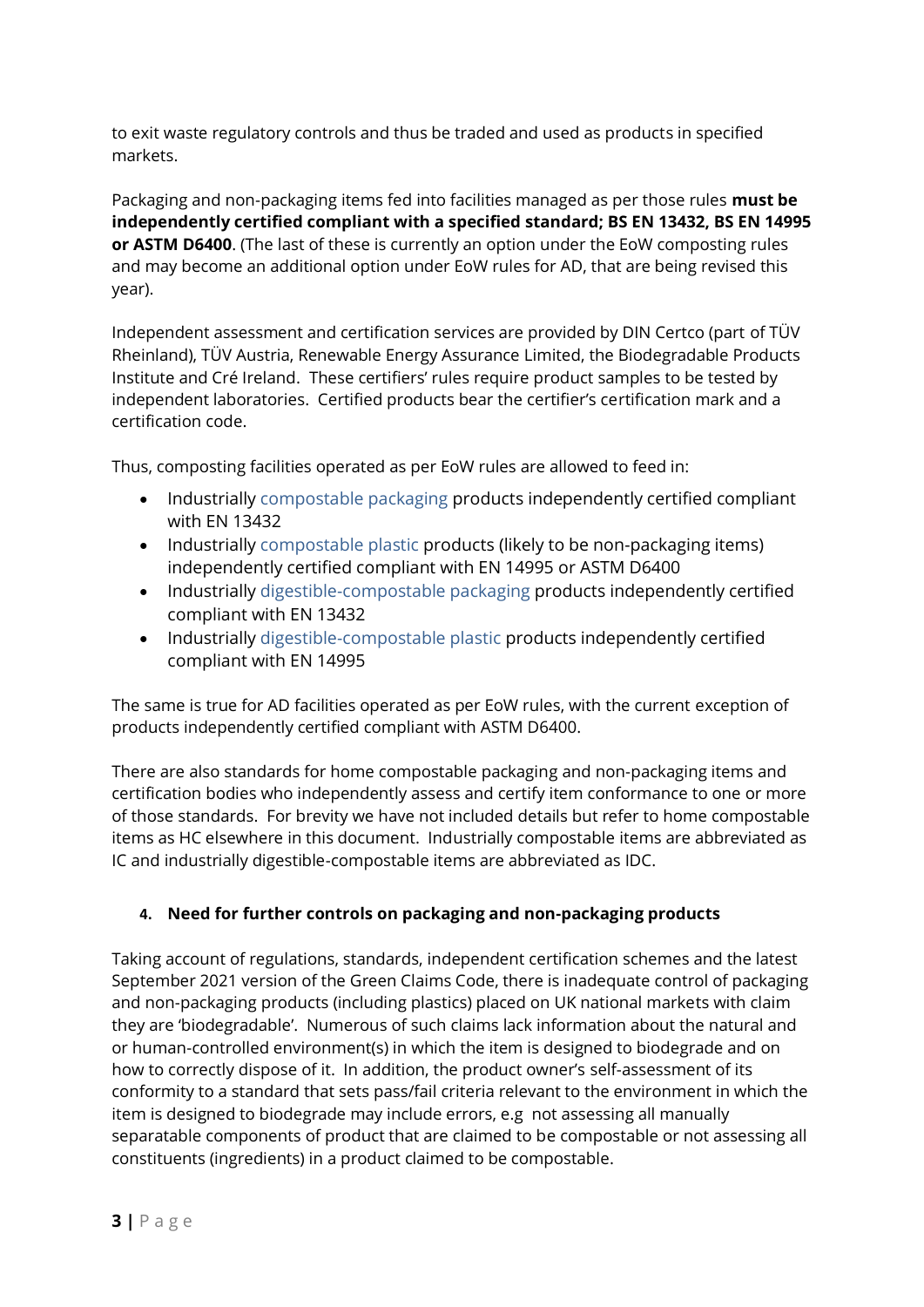Many consumers and workers in relevant industries do not understand that a product labelled simply 'biodegradable' is unacceptable for feeding into composting or anaerobic digestion facilities and they do not know how to correctly dispose of it.

All packaging and non-packaging products must bear information on how to correctly dispose of them, in line with the waste management solution for which they have been designed. If designed suitable for mechanical recycling, chemical recovery or organic recycling, they also must bear information that enables independent checks, at least by professionals, on their compatibility with the waste management solution that corresponds with their disposal instructions. Small size products may need special provisions.

Until and unless a better solution is found and agreed, independently certified 'industrially compostable', 'industrially digestible-compostable' and 'home compostable' packaging and non-packaging items must respectively include their corresponding term as part of their labelling<sup>3</sup>. Information about them can legitimately include that they biodegrade in the biological waste management 'environment'/scenario in which they have been designed to biodegrade.

Any packaging item that is NOT industrially compostable, industrially digestiblecompostable or home compostable must not be claimed or described in any way as 'biodegradable'. It does not have a waste management solution that would ensure it biodegrades in a biological waste treatment process. We believe 'biodegradable' packaging does not have a net beneficial role, even if labelled 'biodegradable' and bearing an instruction not to litter it; such products and claims should be banned.

Now we consider non-packaging items that are NOT industrially compostable, industrially digestible-compostable or home compostable. If any such non-packaging item is claimed 'biodegradable' the claim must also make clear in which human controlled and/or natural environment(s) it will biodegrade. Such claim must only be allowed if the item is independently certified compliant with a European or internationally harmonised standard that sets pass/fail criteria for the environment(s) in which it is designed to biodegrade. A good example is biodegradable plastic mulch film for use in agriculture and horticulture; BS EN 17033 specifies tests and sets pass/fail criteria for items designed for such use. DIN Certco is a certification body that independently assesses and certifies plastic mulch film conformity with this standard.

Labelling and claims about packaging and non-packaging items that are bio-based but not also industrially compostable, industrially digestible-compostable or home compostable (e.g. the bio-based PET 'drop-in' bottle containing a globally marketed fizzy drink), also needs consideration.

<sup>&</sup>lt;sup>3</sup> With the aim of supporting correct disposal of these items, UCL is currently researching labelling options, including some current certification marks, new symbol options and words. Their findings and recommendations will need careful consideration and discussion so that time-efficient checks on the item's independent certification continue to be possible.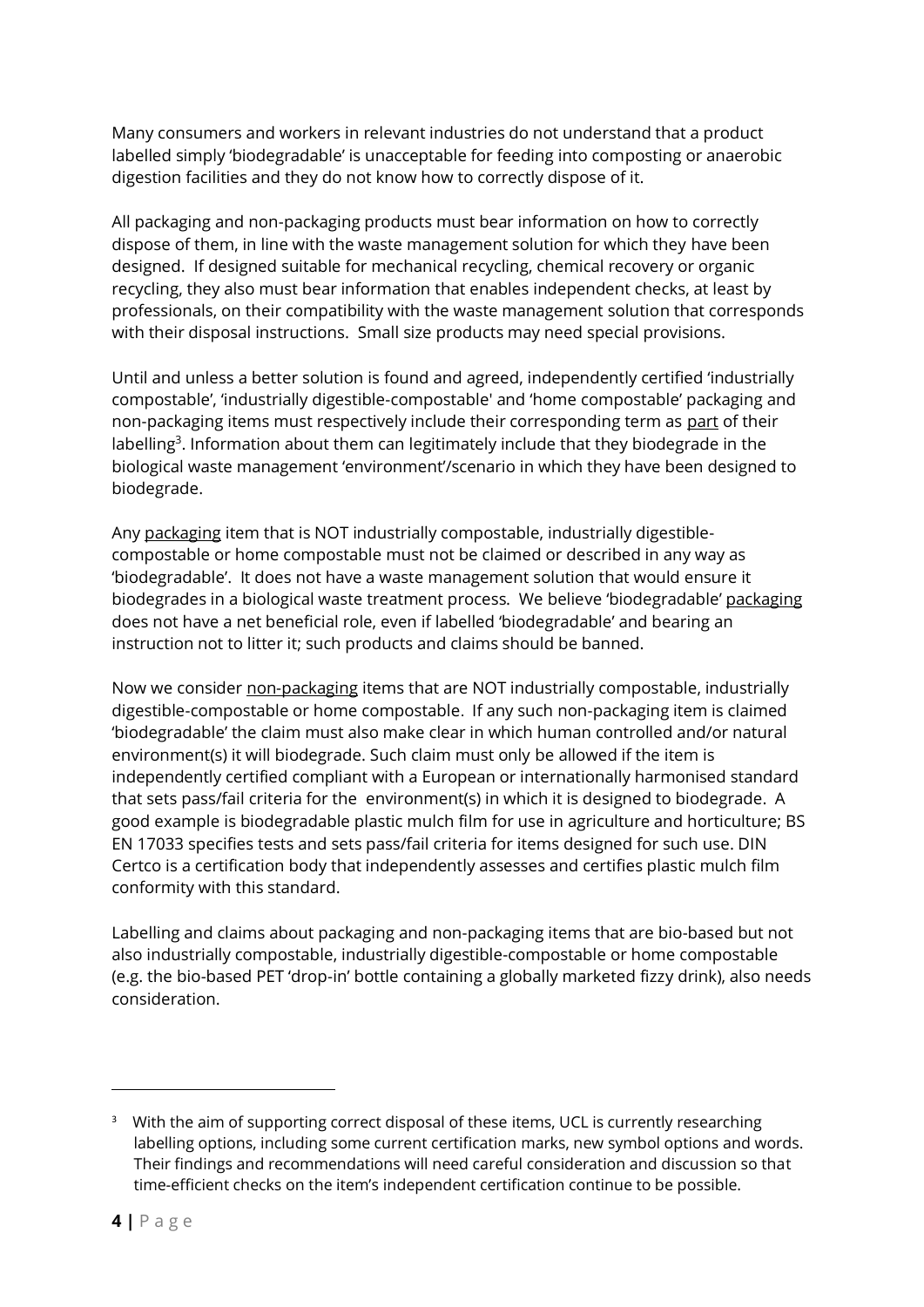As to which forms these needed controls should take, this is something we would be pleased to discuss with government. Given what we have seen to date, leaving the relevant industries to develop and adhere to their own guidance or codes of practice seems unlikely to be sufficient.

#### **5. Do compostables compost?**

We have provided some examples of studies and experiences with composting compostable packaging and non-packaging items.

#### **Findings from Germany**

The article 'Compostable plastic bags and anaerobic digestion – field trial in four German facilities' (published in the 2017 edition of the magazine Müll und Abfall) reports on degradation of biodegradable and compostable plastic bags (made of Mater-Bi® resin) certified compliant with the (British and) European standard EN 13432 (article document attached with this response).

Those bags were tested in four different AD-followed-by-composting facilities whose total processing timescales ranged between 5 and 10 weeks. Main degradation of the bags took place during the phase that composted dewatered digestate solids. 'At the end of the aerobic stabilisation phase [compost maturation], no compostable plastics could be found in any of the examined samples, i.e. the Mater-Bi ® material [bags] was fully degraded.'

#### **Findings from Spain**

A study by researchers at Spain's University of Alalá and Universidad Autónoma de Madrid on 'Microplastics identification and quantification in the composted fraction of municipal solid waste' (attached with this response) examined compost produced from biowaste collected via 'door-to-door' collection systems and 'street bin collection' systems, by five composting facilities over a five month period. The smaller composting facilities treating door-to-door collected biowaste 'produced compost with less plastic of all sizes' while compost produced by large facilities fed by street bin collected biowaste 'displayed the highest contents of plastics'. Five polymers represented 94% of the plastic items; polyethylene, polystyrene, polyester, polypropylene, polyvinyl chloride and acrylic polymers in order of abundance. 'No debris from compostable bioplastics were found in any of the samples, meaning that if correctly composted their current use does not contribute to the spreading of anthopogenic pollution. Our results suggested that the use of compostable polymers and the implementation of door-to-door collection systems could reduce the concentration of plastic impurities in compost from OFMSW [biowaste].'

## **Findings from the UK**

There are also examples of successful composting of compostables in the UK. Some of our in-vessel composting members have been accepting and biodegrading compostable items at their facilities for many years. More recently, in 2018 REA reported on a trial showing successful in-vessel composting of food and compostable packaging waste in compostable bags, combined with food and garden wastes the facility normally processed (see [https://www.r-e-a.net/resources/trial-in-vessel-composting-of-compostable-packaging/\)](https://www.r-e-a.net/resources/trial-in-vessel-composting-of-compostable-packaging/).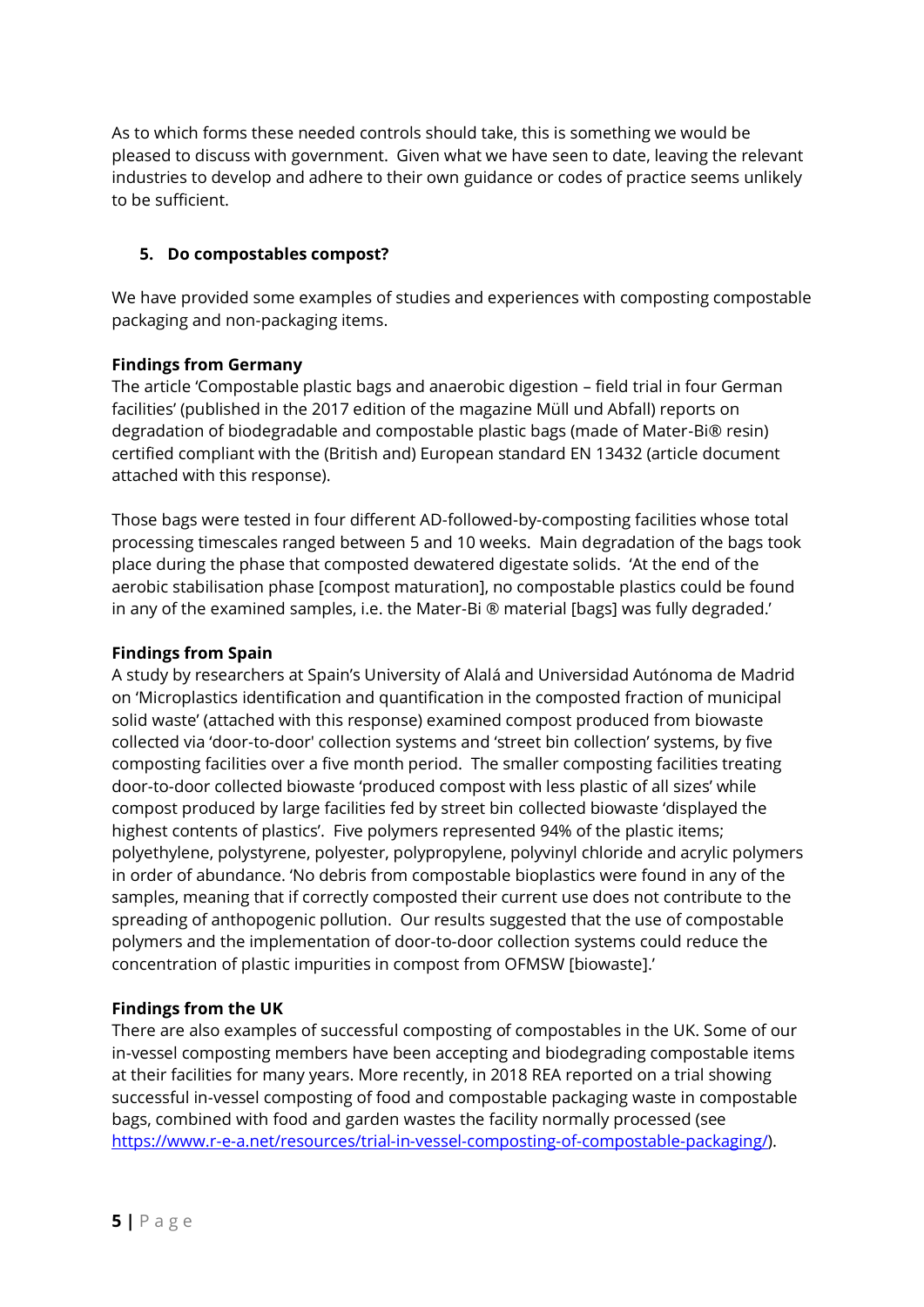The UK has a network of circa 40 in-vessel/enclosed composting processes biodegrading separately collected biowastes that include food waste, with relevant conditions in their permits to operate and approvals to treat food wastes and which allow them to have a policy of feeding in compostable packaging and non-packaging items. More of them might do this if issues relevant to these items plus the confusion caused by items claimed just 'biodegradable' and lack of understanding that 'bio-based'<sup>4</sup> items were sorted out.

The UK also has a network of circa 96 AD processes biodegrading separately collected biowastes that are likely to include food/beverage wastes; most of these are not currently geared up for biodegrading compostable packaging and non-packaging items on-site. The UK also has a network of circa 250 entirely outdoor composting processes (operated under environmental permits) for biodegrading garden/plant wastes; many of these could biodegrade compostable items if associated issues were sorted out and only a very limited and 'outdoor composting specific' sub-section of a Green List for compostable product formats and usage contexts were agreed and adhered to (see section 7).

In July 2013, WRAP published guidelines and a report on using compostables at 'closed venue' events. Their guide 'Working with Compostable Products: Key Lessons and Guidelines for Future Events' highlighted key lessons from experience in planning and managing the collection and composting of food and compostable packaging and nonpackaging products at the venues for the London 2012 Olympic Games and Paralympic Games venues. It aimed to help the hospitality industry and organisers of UK and international events to understand how to deliver, measure and report more effectively on the management of biodegradable wastes that arise from events. WRAP's guide includes recommendations to promote inclusion of compostables of these types at future events.

WRAP's report 'Working with compostable products and packaging in closed venue events' describes the procurement, use and management of compostable packaging and nonpackaging products in 'closed venue' events and uses the experiences gained from the 2012 London 2012 Olympic Games and Paralympic Games. (Both documents are downloadable from [http://www.organics-recycling.org.uk/page.php?article=2637\)](http://www.organics-recycling.org.uk/page.php?article=2637))

#### A news media story on outcomes (see [http://www.organics-](http://www.organics-recycling.org.uk/page.php?article=2507)

[recycling.org.uk/page.php?article=2507\)](http://www.organics-recycling.org.uk/page.php?article=2507) covered the fate of operational wastes (not also wastes from earlier periods when venues were being constructed/developed) leaving the venues. 'Exclusive use of SITA UK's MRF in Barking for 78 days from 1 July 2012 and a contractual requirement to track all waste to its end processes - which many businesses in the UK do not do - showed that the true reuse, recycling and composting rate [of operational waste] was 62 % by weight. (Ninety three precent of all [operational] waste collected from London 2012 venues was taken to this site.) Composting of food waste and compostable packaging and non-packaging (such as cutlery) recycled 17 % of the 10,173 tonnes of operational waste.'

<sup>&</sup>lt;sup>4</sup> 'Bio-based' items can be designed as 'drop-in' polymers for types already being conventionally recycled (e.g. PET) OR as industrially compostable items, for example.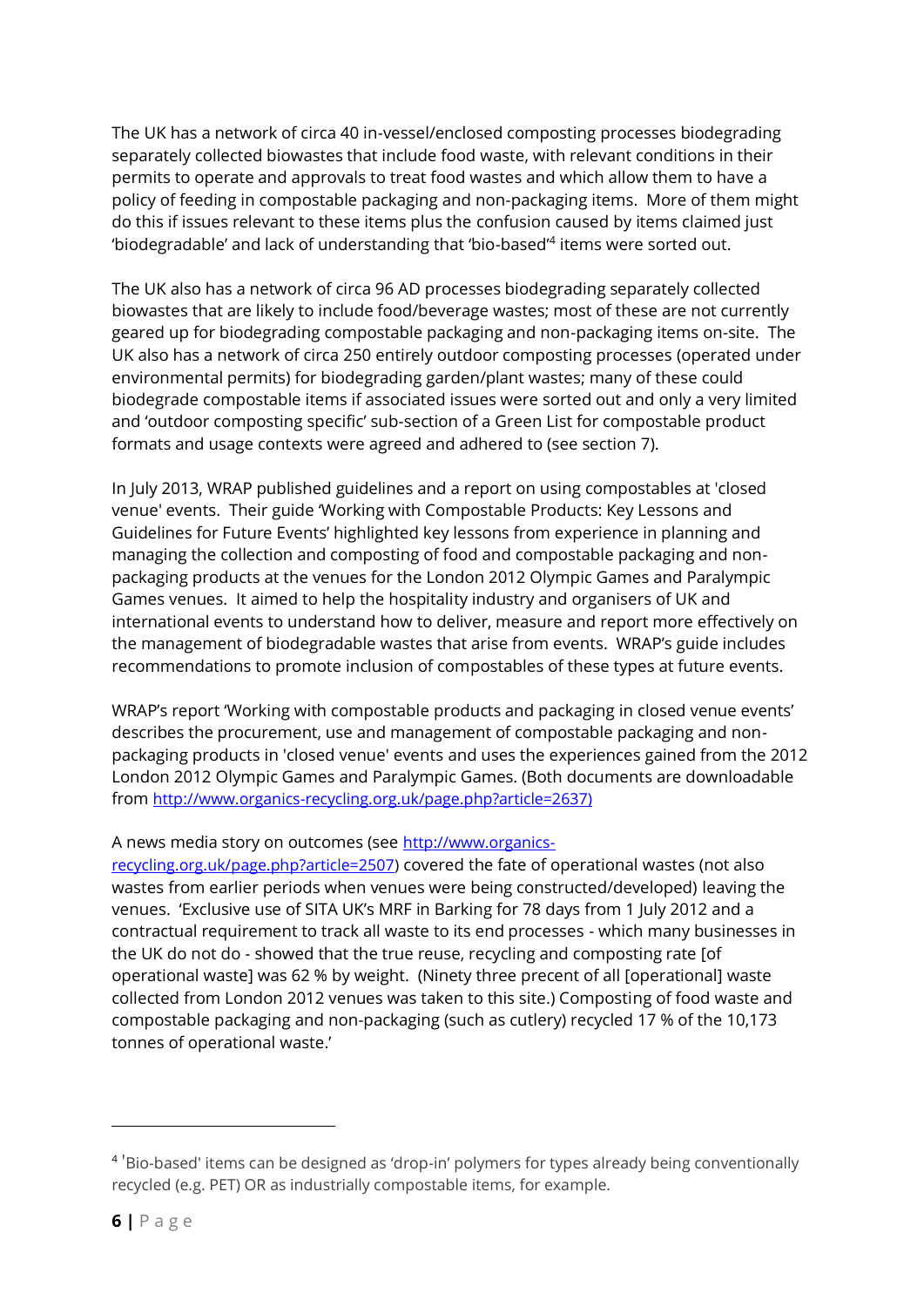Turning to negative feedback about compostables, WRAP's AD and Composting Industry Market Survey Report 2020 reported on management of biodegradable wastes and energy crops in England. Its section on composting included that 'just under half of [composting] operators [who responded to the survey] said that growth in the use of compostable packaging was having an impact on their businesses and made comments relating to this needing to be removed before or during composting.'

We comment that operators' perceived need to remove them may be driven by the presence of non-compostable items in 1) packaged food/drink waste streams (e.g. unsold items from food retail stores) and 2) food waste streams where the food waste has not been packaged or has been unpackaged by the food user, e.g. from households. Further, it's not clear how many operators who made those responses operate 'garden/plant waste only' composting processes, for which many compostable packaging product formats are unsuitable because they've been in contact with animal-derived food/drink and if subsequently composted the treating facility would need to be approved for treating animal by-products, e.g. an IVC facility. Outside WRAP's survey, before and since its publication some operators have communicated with us about items they believe they are 'compostable'. However, when we checked on-pack/on-line information it did not show that the items were independently certified compostable.

Regarding AD operators, WRAP's same report included that 'the majority of commercial site operators [those who responded to it] said that compostable packaging was having an impact on their businesses through increasing reject levels (and disposal costs) and causing problems in the AD process because it did not break down.' Our comments are that most UK operators run wet-AD plants (waste prepared for pumping in has 'low solids' content), and even those who accept food wastes do not have machines for sorting compostable packaging from non-packaging items (contaminants). Further, unless compostable items are autoclaved, ground or otherwise particle-size-reduced they may not significantly biodegrade in the digester. In other AD systems in some EU countries, the main biodegradation of compostable items occurs in a post-digestion phase which composts dewatered digested solids OR in a parallel composting phase for treating garden waste and compostable items (while the food waste is digested).

More generally, in packaging and plastics-relevant conversations with some stakeholders, their loose use of the non-interchangable terms 'compostable' and 'biodegradable' and misunderstanding of 'bio-based' does not help. Further, we know from some operators' feedback to us that a key reason they do not solicit compostables is contamination by noncompostable plastics (which is relevant to garden waste streams and non-packaged food waste streams). Challenges in managing contaminants will persist until the issues of inappropriate 'biodegradable' products, inappropriate and vague claims/labelling about/on them, improvement in the labelling of compostable items, and bin user education on correct disposal has been tackled.

#### **6. Benefit to compost/digestate from compostable plastics**

• Less contamination, so less use of water and energy at AD sites when removing, washing and pressing plastic contaminants and less of it to transport to EfW or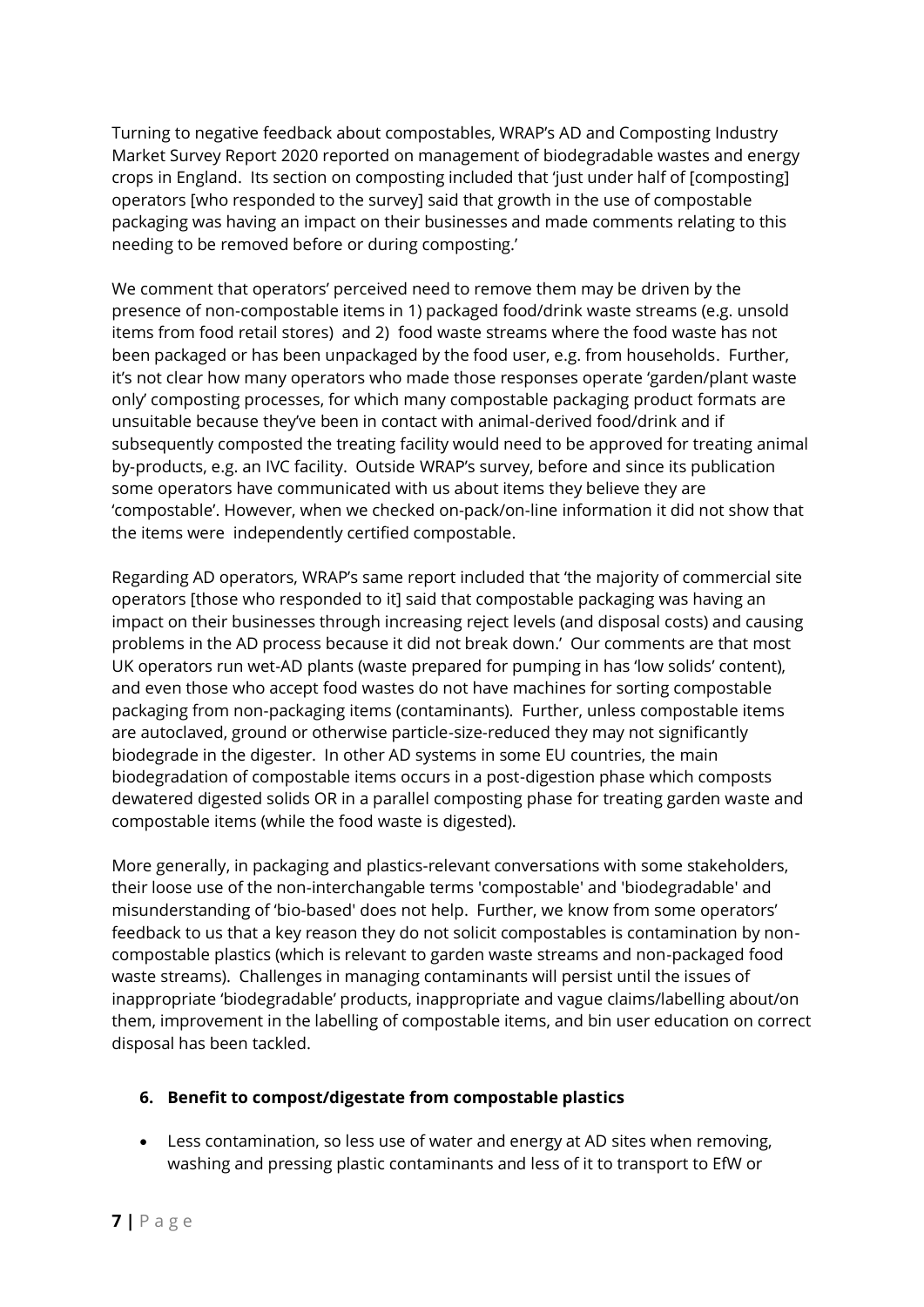landfill (composting sites: less use of energy and less rejected contaminants to transport)

Evidence: Consorzio Italiano Compostatori (CIC, the Italian Composting Consortium)'s continuous monitoring programme for assessing the quality of source-separated biowaste across Italy. 'When household food waste collections take place in conventional polyethylene bags the non-compostable fraction will be around 9 % (on a fresh weight basis)'. Their programme has also found that 'where collections use compostable bags, this fraction can reduce to 1.4 %' on a fresh weight basis. Reference: CIC Country Report 2017, p 34,<https://www.compost.it/en/publications/>

• More biowaste is fed in, supporting higher compost/digestate yields: e.g. food waste stuck to or inside compostable plastics (e.g. stuck to trays for hot ready meals and inside tea bags) is fed in. There's less contamination, so less food waste is dragged out with it.

Evidence: Another study by CIC monitored 27 organic waste recycling facilities and found that on average the amount of biowaste dragged out was 2.75 times the weight of the noncompostable items. Reference: M. Centemero, CIC (Italian Composting Consortium), Webinar 'CIC-Corepla 2019 - 2020 Study - Plastics and bioplastics in the organic recycling chain', 7th July 2020, Optimization of organic waste recycling, Summary of the results of the monitoring programme, p28, see [https://www.r-e-a.net/resources/plastics-and-bioplastics](https://www.r-e-a.net/resources/plastics-and-bioplastics-in-italian-organics-recycling/)[in-italian-organics-recycling/.](https://www.r-e-a.net/resources/plastics-and-bioplastics-in-italian-organics-recycling/)

• Contributes to microbial biomass in the compost/digestate

Evidence: Compostable polymers are food and energy sources for microbes that decompose biowastes in composting facilities. The compostable plastics biodegrade into carbon dioxide, water and microbial biomass. Microbial biomass is part of what's in all composts.

In the case of biodegradable plastic agricultural mulch films, their biodegradation has been quantified by experienced Belgian laboratory test and consultancy service provider 'OWS'. The mechanisms of degradation applicable to compostable plastics in composting facilities are similar to those for biodegradable plastic agricultural mulch films in soils, though the rates of the different types degradation processes that occur do vary.

OWS has found that for 'soil-biodegradable polymer', 'on average 90 % of its organic carbon content is converted to carbon dioxide while 10 % is converted to [microbial] biomass'. Their expert statement includes that these polymers' [microbial] 'biomass yield is typically between 10 % and 40 % depending on the substrate which is converted'. They report it is not technically and analytically possible to quantify the polymer's organic conversion to [microbial] biomass precisely. Consequently, its conversion to carbon dioxide has for many years been the 'one and only parameter' for quantifying a material's (e.g. a plastic's) biodegradation.

The European standard EN 17033 on 'Biodegradable mulch films for use in agriculture and horticulture' requires that, in a lab-scale biodegradation in soil test, at least 90 % of the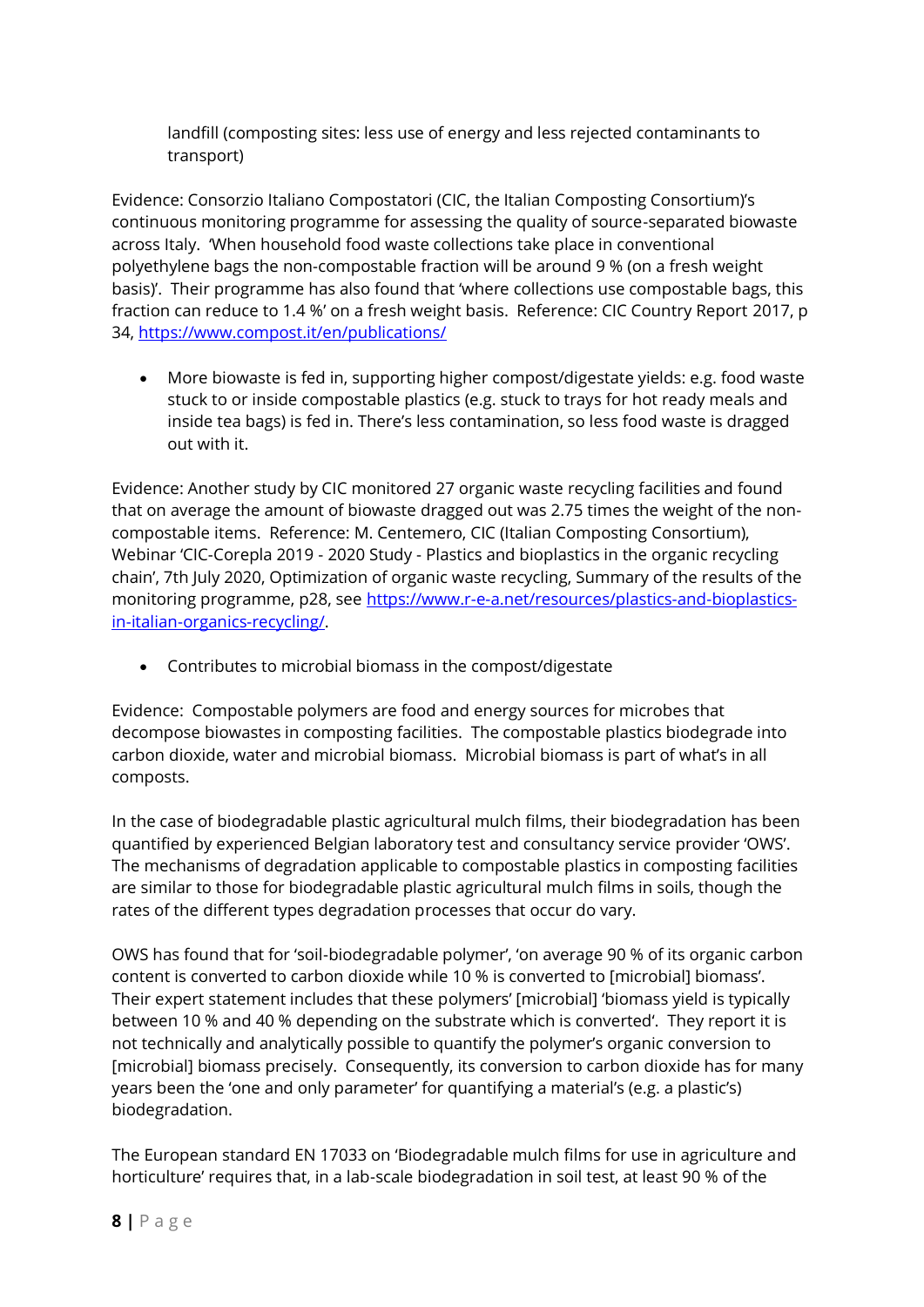plastic's organic carbon content is converted to carbon dioxide within 24 months. Similarly, the European Standard EN 13432 on requirements for industrially compostable packaging requires that, in a lab-scale biodegradation-under-composting-conditions test, at least 90 % of the plastic's organic carbon content is converted to carbon dioxide in a maximum of 6 months).

References: [https://www.european-bioplastics.org/ows-expert-statement-on-biodegradable](https://www.european-bioplastics.org/ows-expert-statement-on-biodegradable-mulch-films/)[mulch-films/](https://www.european-bioplastics.org/ows-expert-statement-on-biodegradable-mulch-films/) and OWS Expert Statement on (Bio)degradable Mulching Films, dowloadable from that webpage.

## **7. Appropriate product formats and contexts for using compostables**

Industrially compostable, industrially digestible-compostable and home compostable items (here we use 'compostable' as a short-hand term for all of these) are not the solution for all plastic packaging and non-packaging product formats and contexts in which they are used. We support their use where they help bring more food, beverage<sup>5</sup> or plant waste into biowaste recycling facilities or will reduce contamination by non-compostables. Examples are liners for kitchen caddies and food waste bins, lightweight carrier bags repurposed as kitchen caddy liners and food waste bins, fruit and veg lightweight bags, tea bags, condiment sachets, fruit and veg stickers, hot ready meal trays and food tray films.

Controls on the packaging and non-packaging product formats and contexts in which they are used may be necessary in future. We have contributed to content of WRAP's guidance 'Considerations for compostable plastic packaging'<sup>6</sup> and A Plastic Planet's Red and Green and Red Lists for compostables in their working paper 'The Compostable Conundrum'<sup>7</sup>. There is more work to do to evolve these lists but if they continue to differ and if specifiers and manufacturers of IC, IDC and HC items do not confine themselves to Green List product formats and usage contexts we think government will need to impose adherence to a single, stakeholder agreed Green List.

Further, a very limited and 'outdoor composting specific' sub-section of a Green List for compostable product formats and usage contexts also needs to be agreed and adhered to, e.g. animal by-product regulations in effect prevent outdoor composting facilities' acceptance of nearly all compostable packaging items that arise from most food waste sources.

A separate Green List is needed for limited item formats, their use and subsequent biodegradation in the natural environment location where they have been used\*; plastic

<sup>5</sup> A Plastic Planet's 'The Compostable Conundrum' working document's Green List for compostable packaging and non-packaging items includes tea bags, plastic coffee pods, coffee pads and coffee filters. It's Red List recommending items that should NOT be compostable includes bottles; we agree. As far as we are aware, many stakeholders support using PET for bottles, collecting and recycling them. APP also suggests a systems change towards refill systems and concentrates which are diluted at home 'would be a better solution', <sup>6</sup> https://wrap.org.uk/resources/guide/compostable-plastic-packaging-guidance

<sup>7</sup> <https://aplasticplanet.com/inspiring-change/projects/>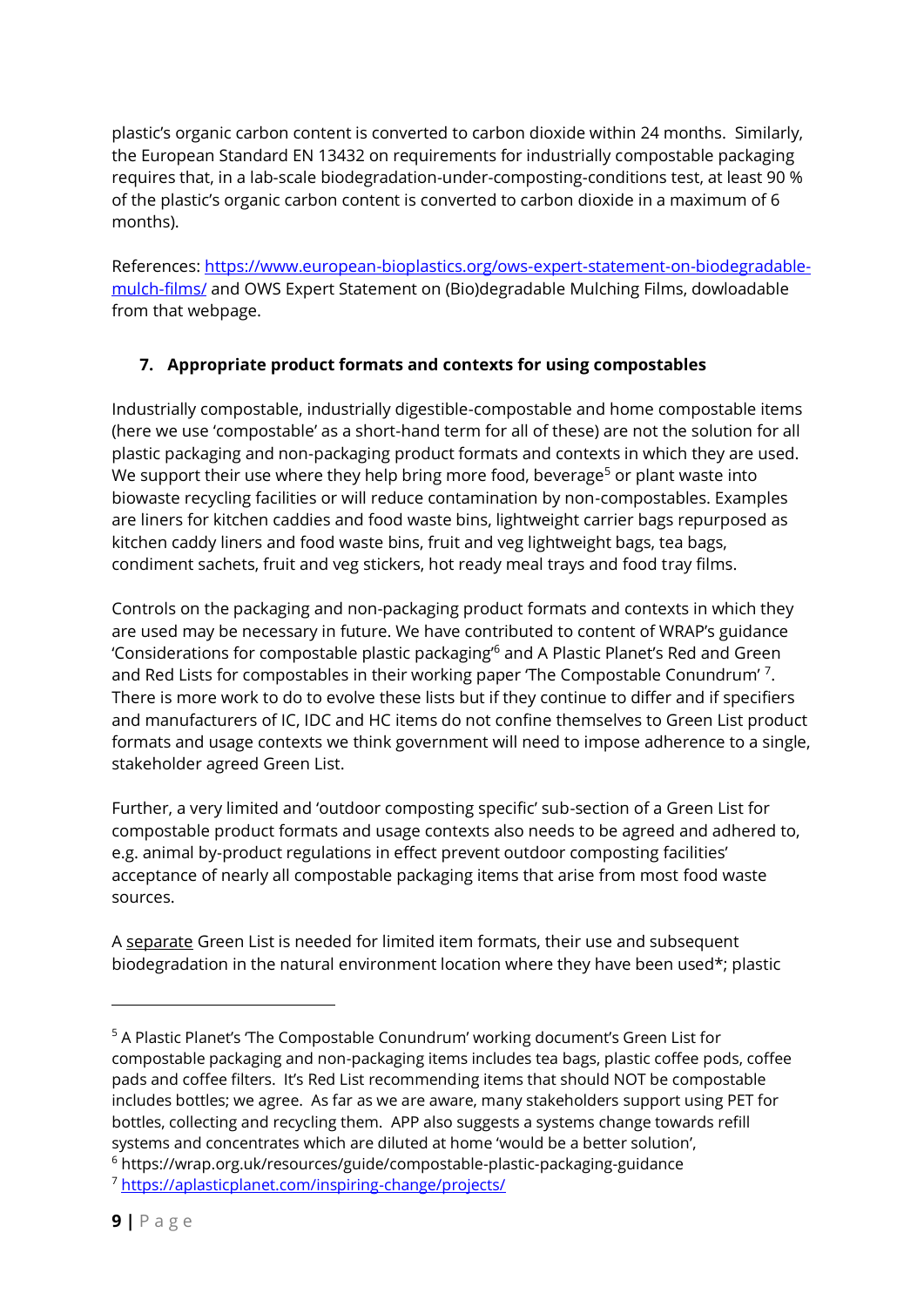agricultural/horticultural mulch films are a key example. The European Commission is currently working on rules/standards/criteria applicable to biodegradable polymer coatings for mineral and organo-mineral fertilisers (they control nutrient release rates to plants).

\*A UK Green List for items of these types must require that items on it are independently certified non-packaging items that comply with a relevant pass/fail standard – specified alongside the item in the Green List and agreed with environment protection regulators - for item biodegradation in a specific part of the environment. There also needs to be a control mechanism which ensures that items are not used for other purposes in parts of the environment covered by the Green List, and not used for other or the same purposes in parts of the natural environment not covered by the Green List or both.

Lastly, a stakeholder-involved process for reviewing and revising the Green Lists – for IC, IDC and IC items and separately for non-packaging items biodegradable in specific parts of the natural environment - would be necessary. Relevant industries could part-fund their revision and the environment protection regulators must be involved in Green List decision making; we believe that government should fund the environment protection regulators' time.

## **8. What is needed to make it work**

- a) Liners and any pre-purposed bags used for collecting food waste from households must only be certified compostable ones (They can be made of compostable plastic, compostable paper, a combination of both or combination of other compostable materials<sup>8</sup>). The same applies to liners and any re-purposed bags used for collecting non-packaged and user un-packaged food wastes from public and business sector sources.
- b) The full range of material types used for making compostable packaging must be brought into the scope of the reformed EPR system (currently only cellulose-based ones are included); this can be done by specifying the relevant standards, requiring them to be independently certified compliant with at least one of these standards, and not carrying forward the 'cellulose-based' restriction in future guidance. Compostable packaging items should not have high modulated fees applied to them. Financial contributions from compostable packaging companies must be re-directed towards the collection of compostable packaging wastes and their biodegradation in biowaste treatment facilities; currently compostable packaging companies' contributions go towards the recycling of conventionally recyclable packaging, i.e. not to composting, AD and integrated AD and composting facilities.

<sup>8</sup> BS EN 13432 does not specify material type, instead setting pass/fail criteria for the whole product's - or manually separatable components of the product's - disintegration, biodegradation, acceptably low content of potentially toxic elements and ecotoxicity. It also requires that the resulting compost is not negatively affected as a result of feeding the packaging item into the beginning of the composting or AD+composting process.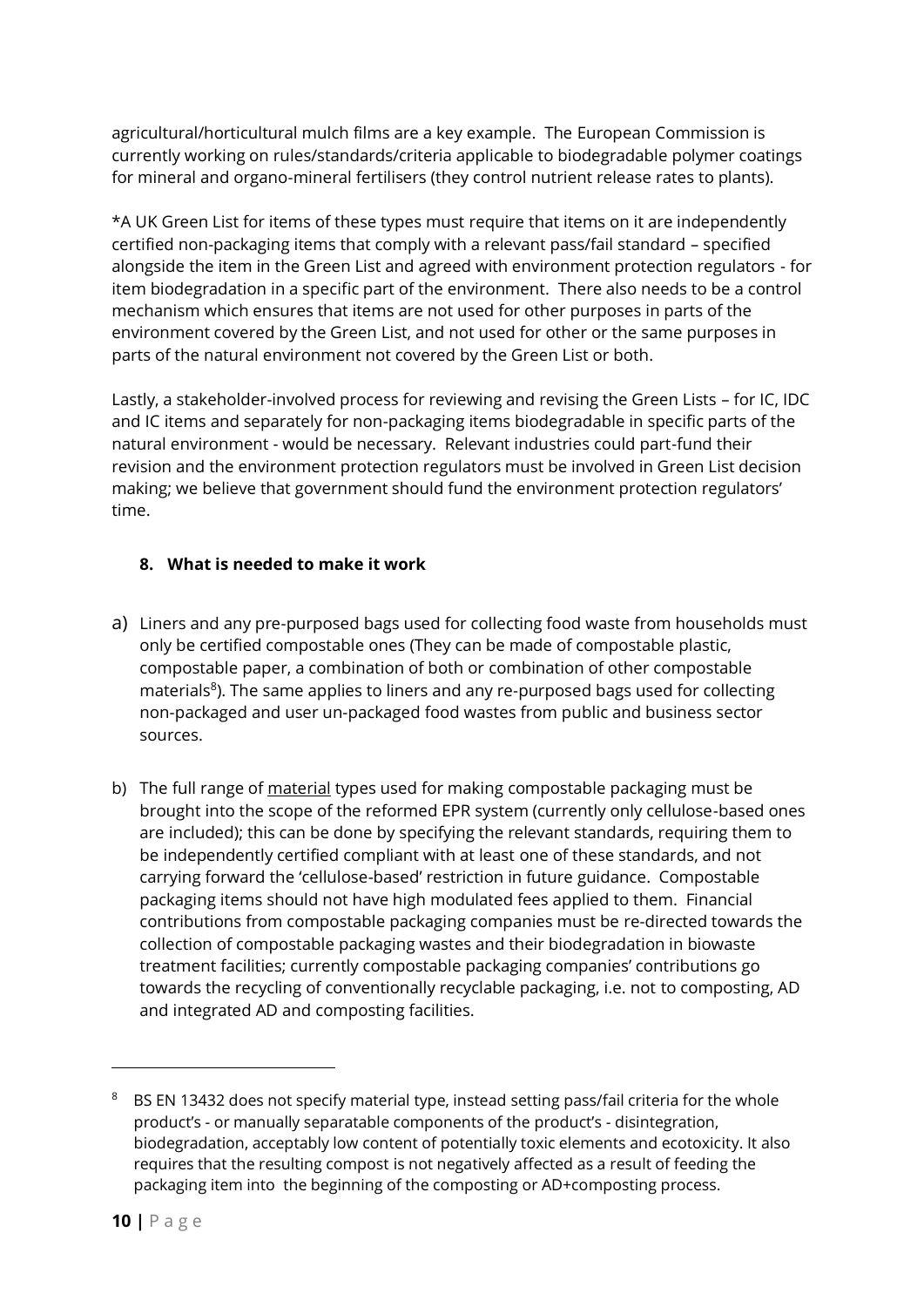- c) Industry needs access to funding to enable investment in infrastructure for existing food-waste fed AD plants, to enable them to process compostables.
- d) Design guidance and sufficient funding support is needed for new AD plants fed by inputs that include food waste fed plants so they are able to biodegrade compostables.
- e) We would like to discuss with government further controls on packaging and nonpackaging items covering;
	- i. standards they must conform to,
	- ii. requirement they are independently certified compliant with their relevant standard(s),
	- iii. requirement they are adequately labelled so their conformity to their relevant standard(s) can be time-efficiently checked by professionals / suitably trained workers in relevant industries,
	- iv. requirement they bear clear and appropriate disposal instructions,
	- v. agreement that packaging that is industrially compostable, industrially digestiblecompostable or home compostable can, in further information about these products, be described as biodegradable in those contexts (matching with the standard(s) which which they are certified compliant), and
	- vi. requirement that no other packaging items are allowed to be labelled or in any way claimed 'biodegradable'.
- f) Government consideration of the need for better developed and adhered to Green Lists for acceptable industrially compostable, industrially digestible-compostable and home packaging and non-packaging item formats and contexts of use and a separate Green List for very limited non-packaging item formats that are useful for supporting specific human activities in well-specified parts of farmed or cultivated land, land undergoing afforestation and perhaps gear used for commercial and hobby fishing purposes. Corresponding with item format and context of use, it seems essential the Green List specifies independent certification of item conformance to a relevant standard (setting pass/fail criteria) agreed with the environment protection regulators.
- g) Pre-treatment sites, treatment facilities and their permits need to change so that backof-food retail store packaged food/drinks waste streams are depackaged and pretreated separately (in space or time) from non-packaged/user-unpackaged household/public sector/business source food waste streams, during treatment prior to composting or digesting. An alternative needing further research is the efficacy, cost and feasibility of installing on-site machinery that sorts compostable from noncompostable items. Aspects of sorting machinery are included in a current UCL study and it seems likely there's more we could learn from experience in Italy. Incentive and grant schemes should be reviewed with a view to ensuring they support changes facilities would need to make.
- h) Compostable plastics with at least 30 % biobased\* content should not be taxed under the plastics tax. This would give them a fair and equivalent exemption as plastics with 30 % recycled plastic content. (\*Bio-based means derived from once living organisms that